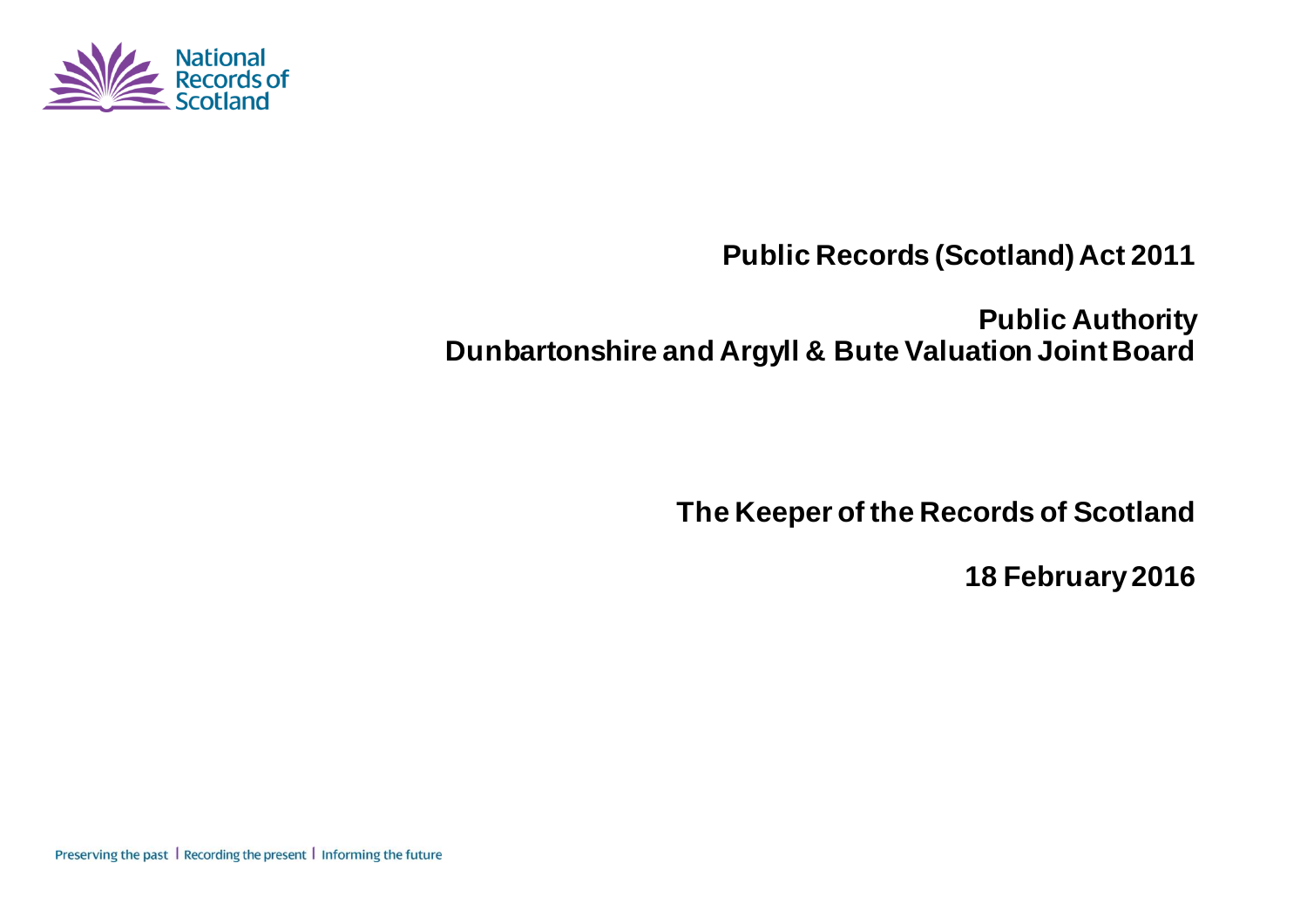#### **Contents**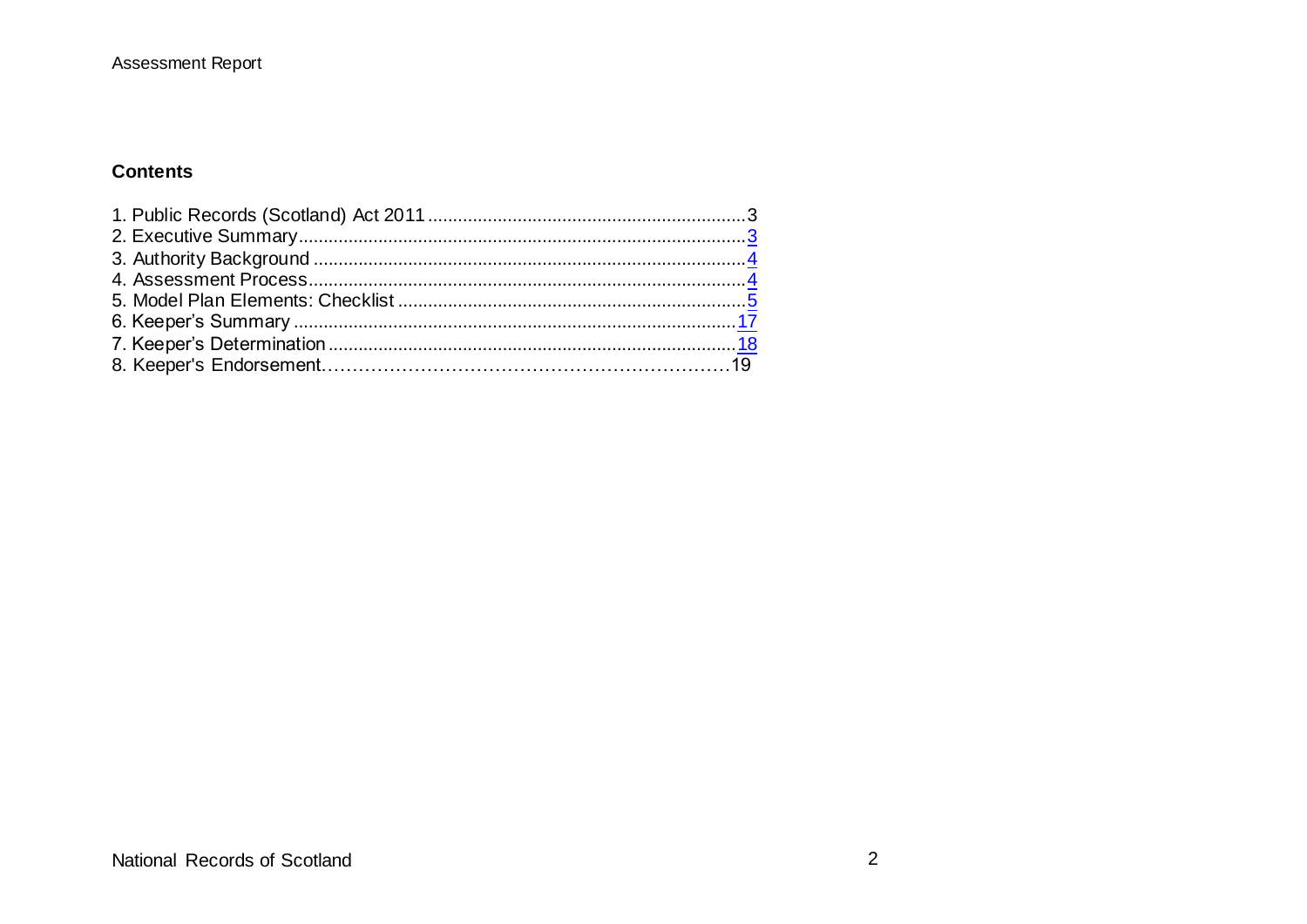### **1. Public Records (Scotland) Act 2011**

The Public Records (Scotland) Act 2011 (the Act) received Royal assent on 20 April 2011. It is the first new public records legislation in Scotland since 1937 and came fully into force on 1 January 2013. Its primary aim is to promote efficient and accountable record keeping by named Scottish public authorities.

The Act has its origins in *The Historical Abuse Systemic Review: Residential Schools and Children's Homes in Scotland 1950-1995* (The Shaw Report) published in 2007. The Shaw Report recorded how its investigations were hampered by poor record keeping and found that thousands of records had been created, but were then lost due to an inadequate legislative framework and poor records management. Crucially, it demonstrated how former residents of children's homes were denied access to information about their formative years. The Shaw Report demonstrated that management of records in all formats (paper and electronic) is not just a bureaucratic process, but central to good governance and should not be ignored. A follow-up review of public records legislation by the Keeper of the Records of Scotland (the Keeper) found further evidence of poor records management across the public sector. This resulted in the passage of the Act by the Scottish Parliament in March 2011.

The Act requires a named authority to prepare and implement a records management plan (RMP) which must set out proper arrangements for the management of its records. A plan must clearly describe the way the authority cares for the records that it creates, in any format, whilst carrying out its business activities. The RMP must be agreed with the Keeper and regularly reviewed.

#### **2. Executive Summary**

This report sets out the findings of the Keeper's assessment of the RMP of Dunbartonshire and Argyll & Bute Valuation Joint Board by the Public Records (Scotland) Act 2011 Assessment Team following its submission to the Keeper on 30 September 2015*.*

The assessment considered whether the RMP of Dunbartonshire and Argyll & Bute Valuation Joint Board was developed with proper regard to the 14 elements of the Keeper's statutory Model Records Management Plan (the Model Plan) under section 8(3) of the Act, and whether in this respect it complies with it and the specific requirements of the Act.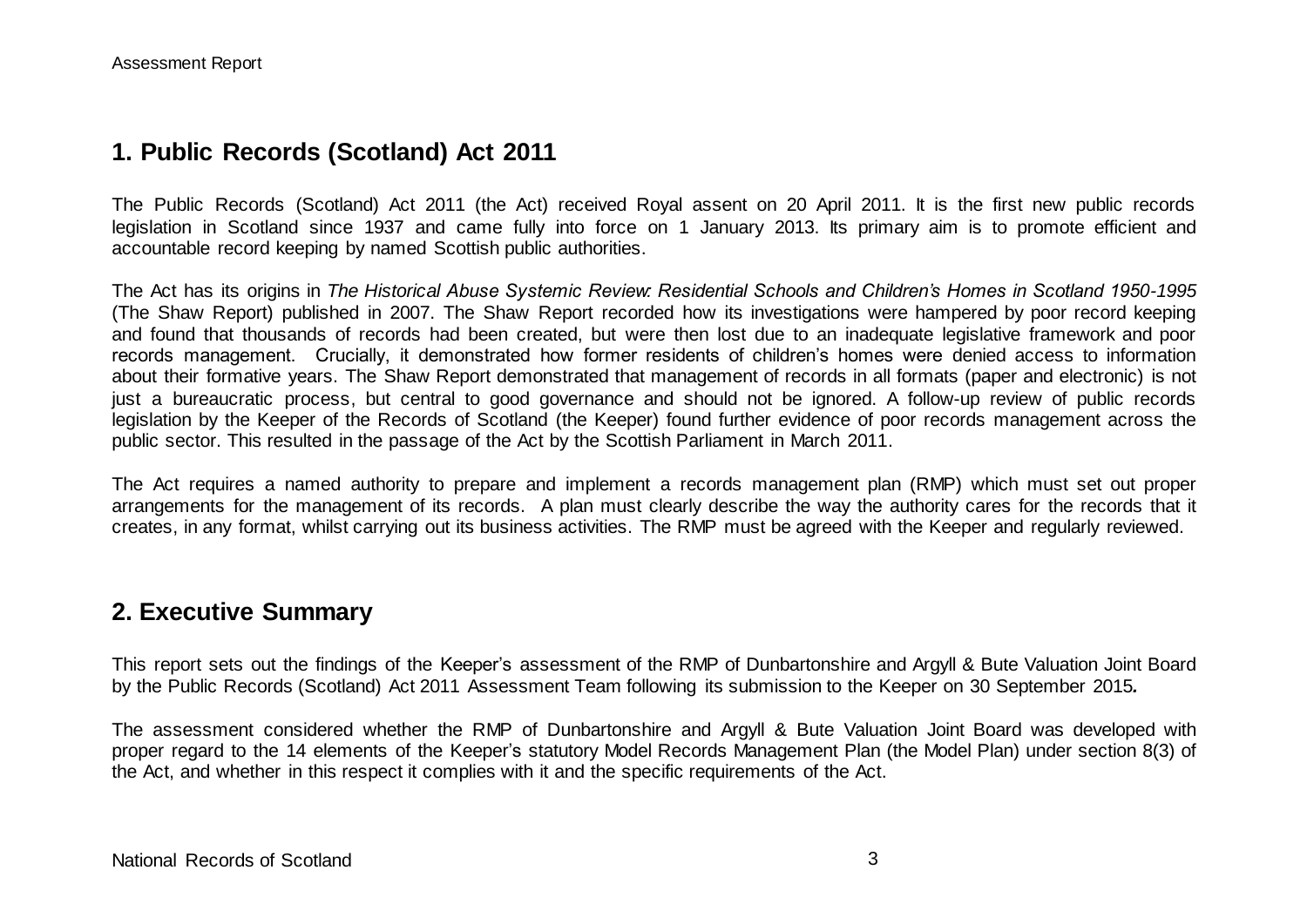The outcome of the assessment and the Keeper's decision on whether the RMP of Dunbartonshire and Argyll & Bute Valuation Joint Board complies with the Act can be found under section 7 of this report with relevant recommendations.

#### **3. Authority Background**

The Dunbartonshire and Argyll & Bute Valuation Joint Board was established as part of the 1996 reorganisation of local government in terms of The Valuation Joint Boards (Scotland) Order 1995 and is vested with the functions of the three valuation authorities (Argyll & Bute Council, East Dunbartonshire Council and West Dunbartonshire Council) in the former Strathclyde Region. With the agreement of the three councils the Board also has responsibility for the Electoral Registration function.

The Board will comprise 16 members who are appointed by the three councils with the Argyll and Bute Council and West Dunbartonshire Council each nominating 5 members and East Dunbartonshire Council 6 members.

The quorum for Board meetings is 4 members with at least one from each council area.

For ease of reference during the assessment of the Records Management Plan, the authority will be referred to as 'The Board'.

#### **4. Keeper's Assessment Process**

The RMP was assessed by the Public Records (Scotland) Act Assessment Team on behalf of the Keeper. Assessors used the checklist elements listed in section 5, to establish whether Dunbartonshire and Argyll & Bute Valuation Joint Board's RMP was developed with proper regard to the elements of the Model Plan and is compliant with the Act. The assessment also considered whether there was sufficient supporting evidence of such compliance.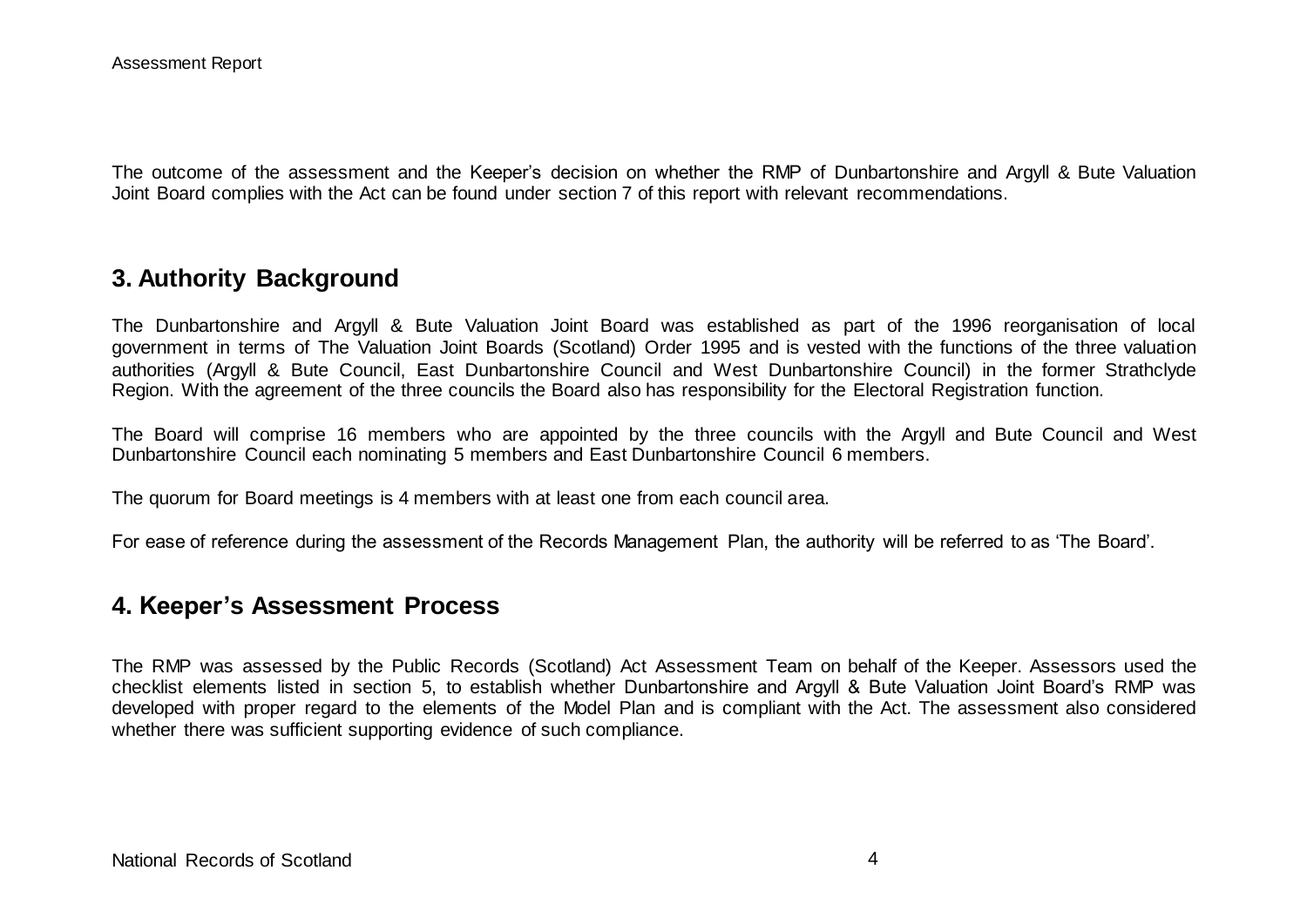**Key:** 

| The Keeper agrees this | The Keeper agrees this     | There is a serious |
|------------------------|----------------------------|--------------------|
| element of an          | element of an authority's  | gap in provision   |
| authority's plan.      | plan as an 'improvement    | for this element   |
|                        | model'. This means that    | with no clear      |
|                        | he is convinced of the     | explanation of how |
|                        | authority's commitment to  | this will be       |
|                        | closing a gap in           | addressed. The     |
|                        | provision. He will request | Keeper may         |
|                        | that he is updated as      | choose to return   |
|                        | work on this element       | the RMP on this    |
|                        | progresses.                | basis.             |

## **5. Model Plan Elements: Checklist**

| <b>Element</b>                                | <b>Present</b> | <b>Evidence</b> | <b>Notes</b>                                                                                                                                                                                                                                                                                                                                                                                                                                                                                                                                                                              |
|-----------------------------------------------|----------------|-----------------|-------------------------------------------------------------------------------------------------------------------------------------------------------------------------------------------------------------------------------------------------------------------------------------------------------------------------------------------------------------------------------------------------------------------------------------------------------------------------------------------------------------------------------------------------------------------------------------------|
| 1. Senior<br>Officer<br>Compulsory<br>element |                | G               | The Board has identified David C Thomson, Assessor and Electoral Registration<br>Officer, as the senior officer with records management responsibility. This is<br>confirmed in a letter from Mr Thomson accompanying the Records Management<br>Plan (RMP) (evidence item DAB 01).<br>Mr Thomson's commitment to embedding good records management practice in the<br>Board is outlined in a statement in Element 3.<br>Section 6.2 of the Board's Records Management Policy (evidence item DAB 02)<br>also confirms that the Assessor has overall responsibility for records management. |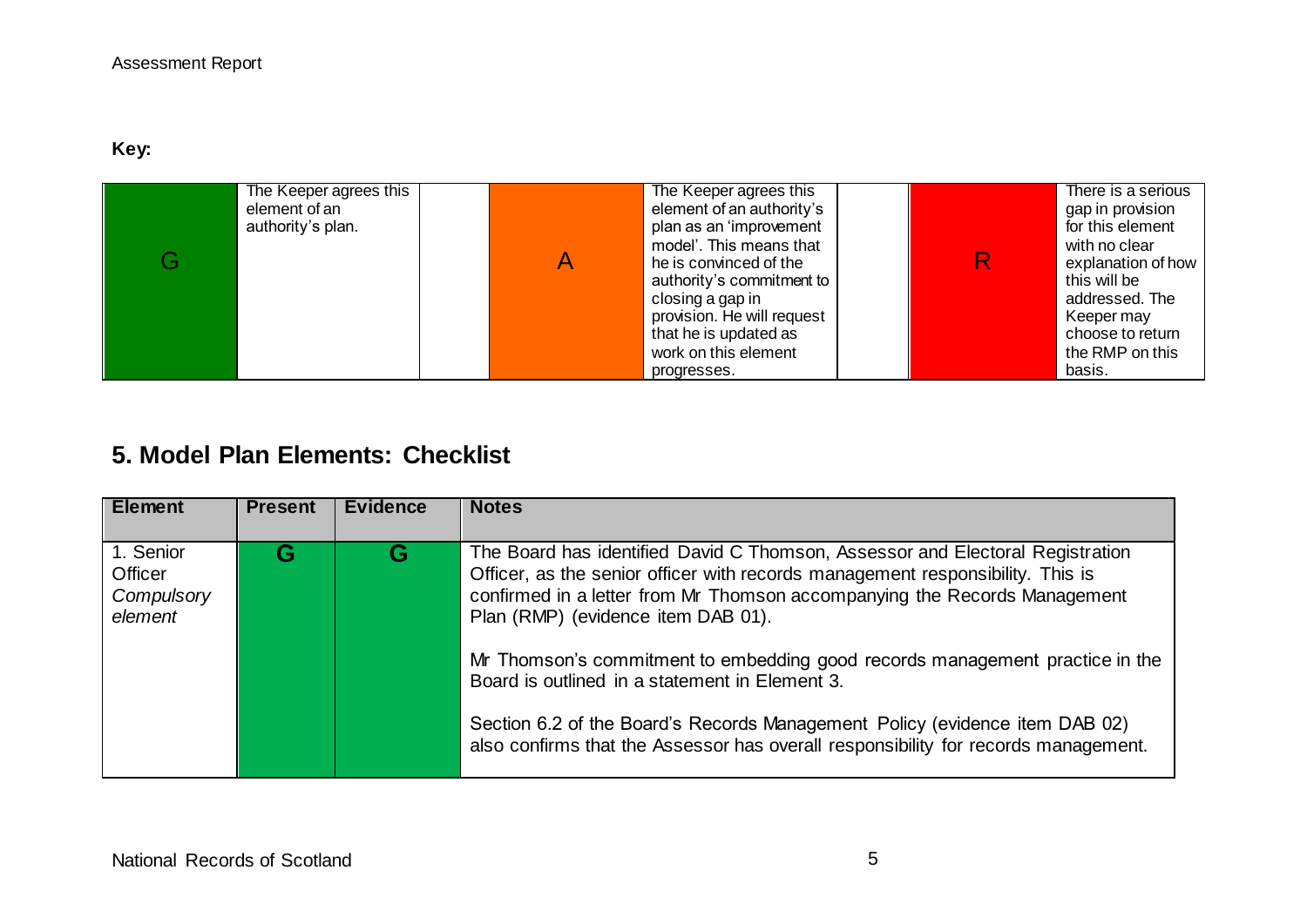|                                                |   |   | The Keeper agrees that an appropriate individual has been nominated to take senior                                                                                                                                                                                                          |
|------------------------------------------------|---|---|---------------------------------------------------------------------------------------------------------------------------------------------------------------------------------------------------------------------------------------------------------------------------------------------|
|                                                |   |   | management responsibility for records management within the Board.                                                                                                                                                                                                                          |
| 2. Records<br>Manager<br>Compulsory<br>element | G | G | The RMP has identified Robert Nicol, Depute Assessor and Electoral Registration<br>Officer, as the officer with operational responsibility for records management within<br>the Board. This is confirmed in the letter from Mr Thomson which accompanied the<br>RMP (evidence item DAB 01). |
|                                                |   |   | This responsibility is also highlighted in Sections 6.4 and 6.7 of the Records<br>Management Policy (evidence item DAB 02).                                                                                                                                                                 |
|                                                |   |   | Also submitted are the Performance Management and Development Plans of Mr<br>Nicol for the years 2014-2015 and 2015-2016 (evidence item DAB 03 and 04).<br>These clearly show that records management forms a key part of Mr Nicol's work<br>activities.                                    |
|                                                |   |   | The Job Description of the Depute Assessor and Electoral Registration Officer<br>(evidence item DAB 05) has also been submitted. This also shows that Mr Nicol is<br>responsible for developing policies and procedures for records management within<br>the Board.                         |
|                                                |   |   | The Keeper agrees that an appropriate individual has been identified to take<br>operational responsibility for records management within the Board.                                                                                                                                         |
| 3. Policy<br>Compulsory<br>element             | G | G | The Board has submitted its Records Management Policy (evidence item DAB 02)<br>as evidence of compliance with this element. This is version 1.0 and was approved<br>on 18 September 2015. This is available to staff on the Board's Intranet.                                              |
|                                                |   |   | The Keeper has been provided with a link to the relevant section of the Board's<br>website which shows that the Records Management Policy has been published<br>there. The Keeper commends the outward facing approach to highlight the Board's                                             |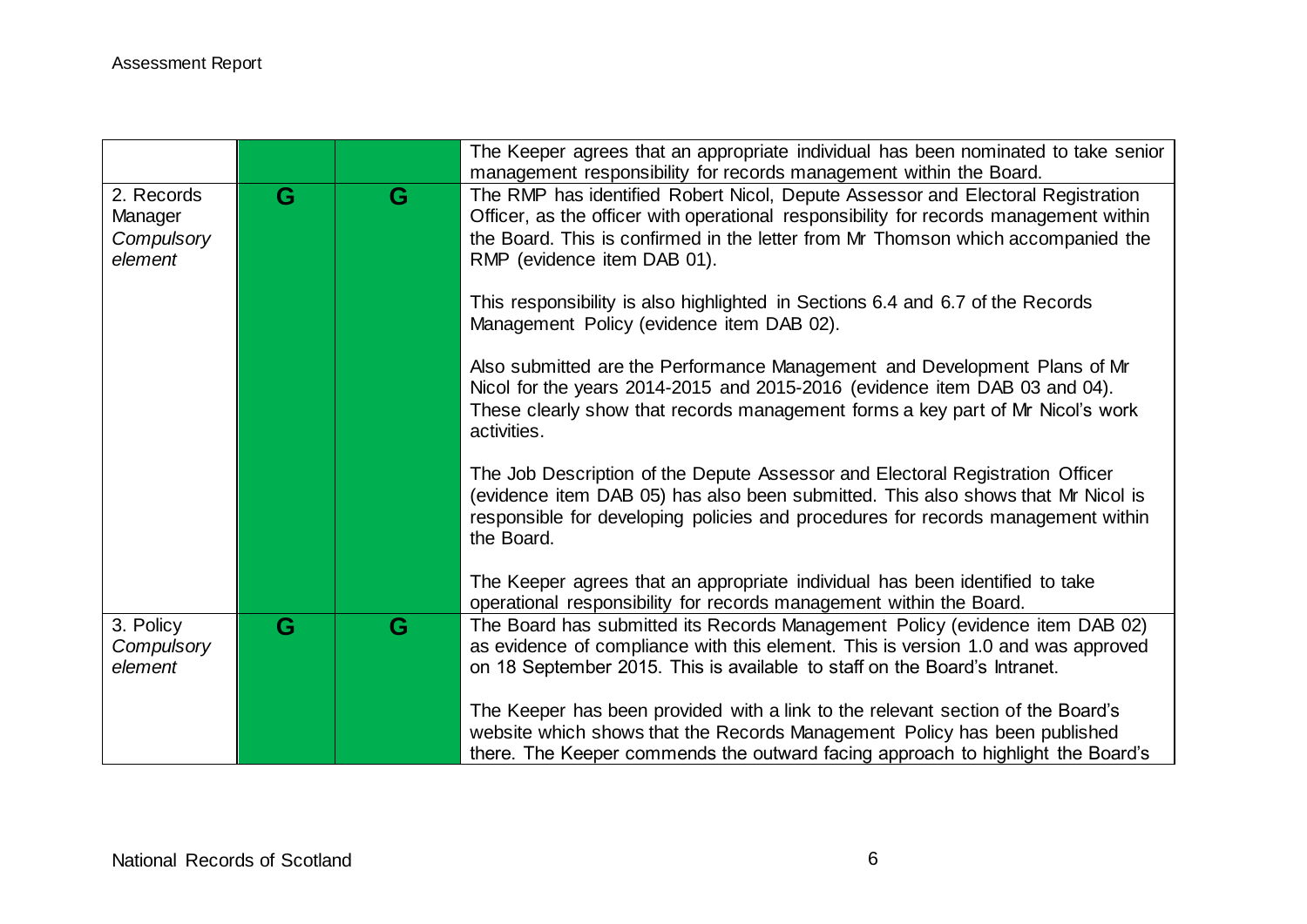|                               |   |   | commitment to working towards best practice records management.                                                                                                                                                                                                                                                                                                                                                                                                                   |
|-------------------------------|---|---|-----------------------------------------------------------------------------------------------------------------------------------------------------------------------------------------------------------------------------------------------------------------------------------------------------------------------------------------------------------------------------------------------------------------------------------------------------------------------------------|
|                               |   |   | The Policy sets out its scope and the roles and responsibilities assigned to staff.<br>The Policy also highlights a commitment to staff training in Data Protection,<br>Freedom of Information and Records Management issues. The Keeper welcomes<br>this commitment to providing staff with appropriate training and would be interested<br>to know what form this training takes                                                                                                |
|                               |   |   | The Policy also states (Section 1.4) that the Board is assisted in carrying out its<br>functions by West Dunbartonshire Council. This relationship is governed by a<br>Service Level Agreement (evidence item DAB 06) which outlines the nature of the<br>support services provided to the Board by the Council. Records held by the Council<br>on behalf of the Board are managed in accordance with the provisions of the<br>Council's RMP which has been agreed by the Keeper. |
|                               |   |   | The RMP also contains a statement of commitment from Mr Thomson, the Senior<br>Officer named in Element 1.                                                                                                                                                                                                                                                                                                                                                                        |
|                               |   |   | The Keeper agrees that the Board has an operational Records Management Policy<br>in place that outlines its commitment to following best practice records management<br>and are committed to providing staff with training.                                                                                                                                                                                                                                                       |
| 4. Business<br>Classification | G | G | The Board has a three-tiered functional Business Classification Scheme (BCS),<br>based on its business functions, activities and transactions. It is combined with the<br>Boards retention schedules to form the Retention of Documents and Business<br>Classification Scheme (evidence item DAB 07). The Keeper commends this<br>approach in combining these documents into a single point of reference for staff.                                                               |
|                               |   |   | This sets out the types of records created by the Board and assigns these a<br>retention period and a disposal action. The Board operates over several sites and<br>has outlined its five main business areas (including its three main statutory functions                                                                                                                                                                                                                       |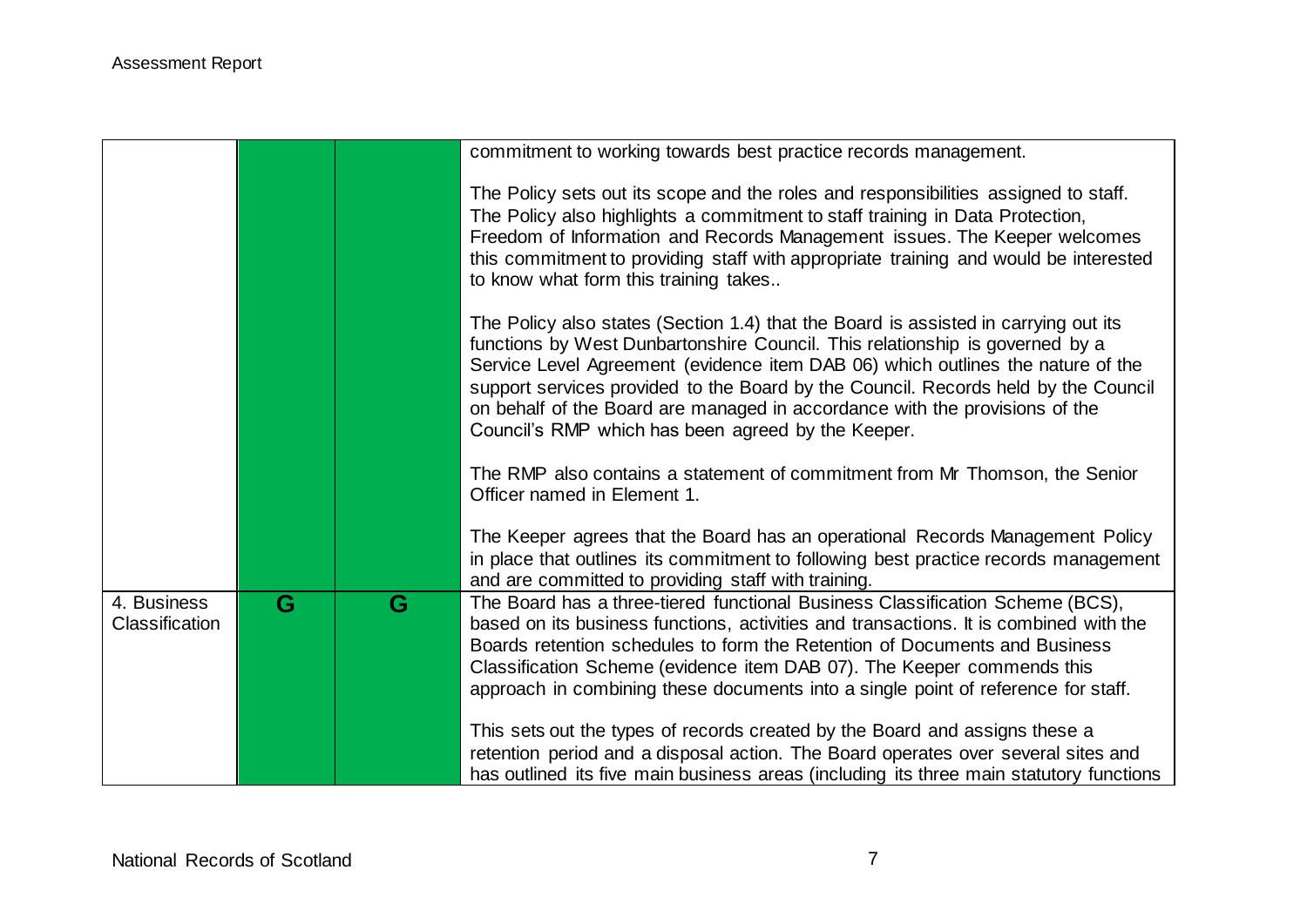|                          |   |   | - Council Tax, Non-Domestic Rating and Electoral Registration). A sample of the<br>Data Structure (covering the Valuation and IT areas) has been submitted (evidence<br>item DAB 08). This sets out the types of records created in the carrying out of the<br>Valuation function and also sets the permissions for accessing and modifying files in<br>the structure.                                                               |
|--------------------------|---|---|--------------------------------------------------------------------------------------------------------------------------------------------------------------------------------------------------------------------------------------------------------------------------------------------------------------------------------------------------------------------------------------------------------------------------------------|
|                          |   |   | The Data Structure Project Plan (evidence item DAB 09) describes the plans to roll-<br>out the data structure mentioned above. This structure will be imposed on the<br>Board's shared drives. This Project has a completion date of April 2016. The Keeper<br>requests that he is kept informed of progress as this project moves forward.                                                                                          |
|                          |   |   | The Board has also submitted an updated Data Structure Project Plan (evidence<br>item DAB 09a) which shows the progress that has been made towards completion<br>of the project. The Keeper commends the submission of this document as evidence<br>of actively working to impose structure on the Board's shared drives.                                                                                                            |
|                          |   |   | Also submitted as evidence are samples from the BCS of West Dunbartonshire<br>Council, who provide IT and Human Resources support to the Board (evidence<br>items DAB 10 and 11). The Keeper has already agreed the RMP of West<br>Dunbartonshire Council so can accept these samples as evidence of good practice<br>in regards to the records created in assisting the Board carry out its functions.                              |
|                          |   |   | The Keeper agrees that the Board has a BCS which identifies the records created in<br>the carrying out of its functions.                                                                                                                                                                                                                                                                                                             |
| 5. Retention<br>schedule | G | G | The Board's Retention Schedules are combined with its BCS to form the Retention<br>of Documents and Business Classification Scheme (evidence item DAB 07). The<br>Retention Schedules set out the timescales and relevant disposal actions which<br>have been assigned to records. The Retention Schedules apply to all records<br>irrespective of medium or format. The RMP states that the schedules will be<br>reviewed annually. |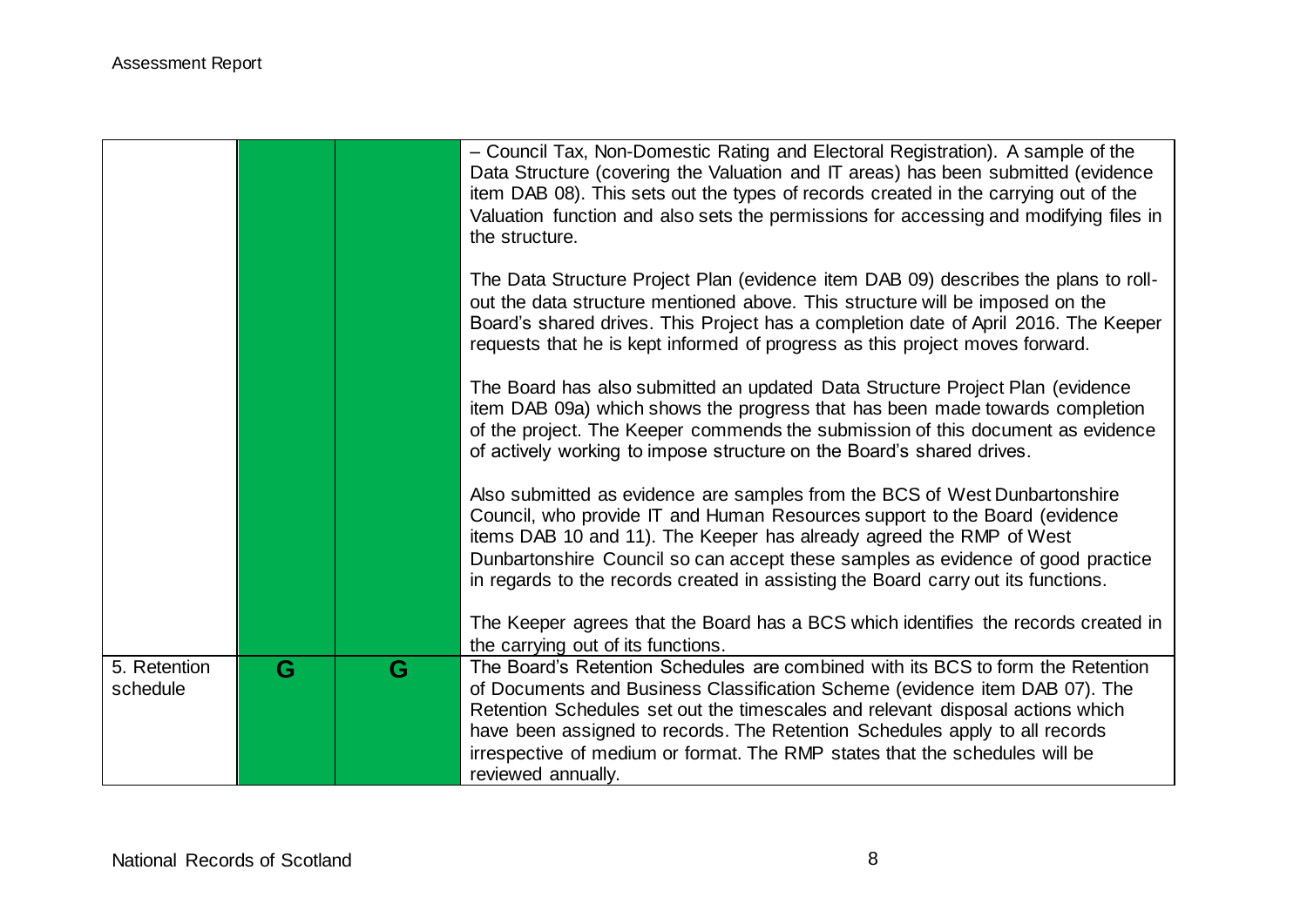|                                |   |              | The Keeper notes that the Board has published a Retention of Documents<br>document on its website. The Keeper commends the approach of publishing<br>retention schedules online as a way of informing stakeholders of the retention<br>decisions applied to records.                                                                                                                                                       |
|--------------------------------|---|--------------|----------------------------------------------------------------------------------------------------------------------------------------------------------------------------------------------------------------------------------------------------------------------------------------------------------------------------------------------------------------------------------------------------------------------------|
|                                |   |              | Also submitted as evidence are samples from the retention schedules of West<br>Dunbartonshire Council, who provide IT and Human Resources support to the<br>Board (evidence items DAB 10 and 11). The Keeper has already agreed the RMP of<br>West Dunbartonshire Council so can accept these samples as evidence of good<br>practice in regards to the records created in assisting the Board carry out its<br>functions. |
|                                |   |              | The Keeper agrees that retention and disposal actions have been assigned to the<br>record classes that are created in carrying out the organisation's functions.                                                                                                                                                                                                                                                           |
| 6. Destruction<br>Arrangements | A | $\mathbf{A}$ | The Board has set out its procedures for securely destroying information and<br>records.                                                                                                                                                                                                                                                                                                                                   |
| Compulsory<br>element          |   |              | <b>Paper</b><br>The RMP states that the Board's Campbeltown office uses a dedicated secure area<br>of Argyll and Bute Council's premises to store its records. The Campbeltown office<br>also uses the Councils contractual arrangements (with DS Smith) in order to<br>securely dispose of records. Supplied as evidence of these arrangements are an<br>invoice and a destruction (evidence items DAB 14 and 15).        |
|                                |   |              | The Clydebank office stores confidential waste paper in a secure area prior to<br>destruction by Shredall. A destruction certificate has been submitted as evidence to<br>show that these procedures are operational (evidence item DAB 16).                                                                                                                                                                               |
|                                |   |              | <b>Electronic</b>                                                                                                                                                                                                                                                                                                                                                                                                          |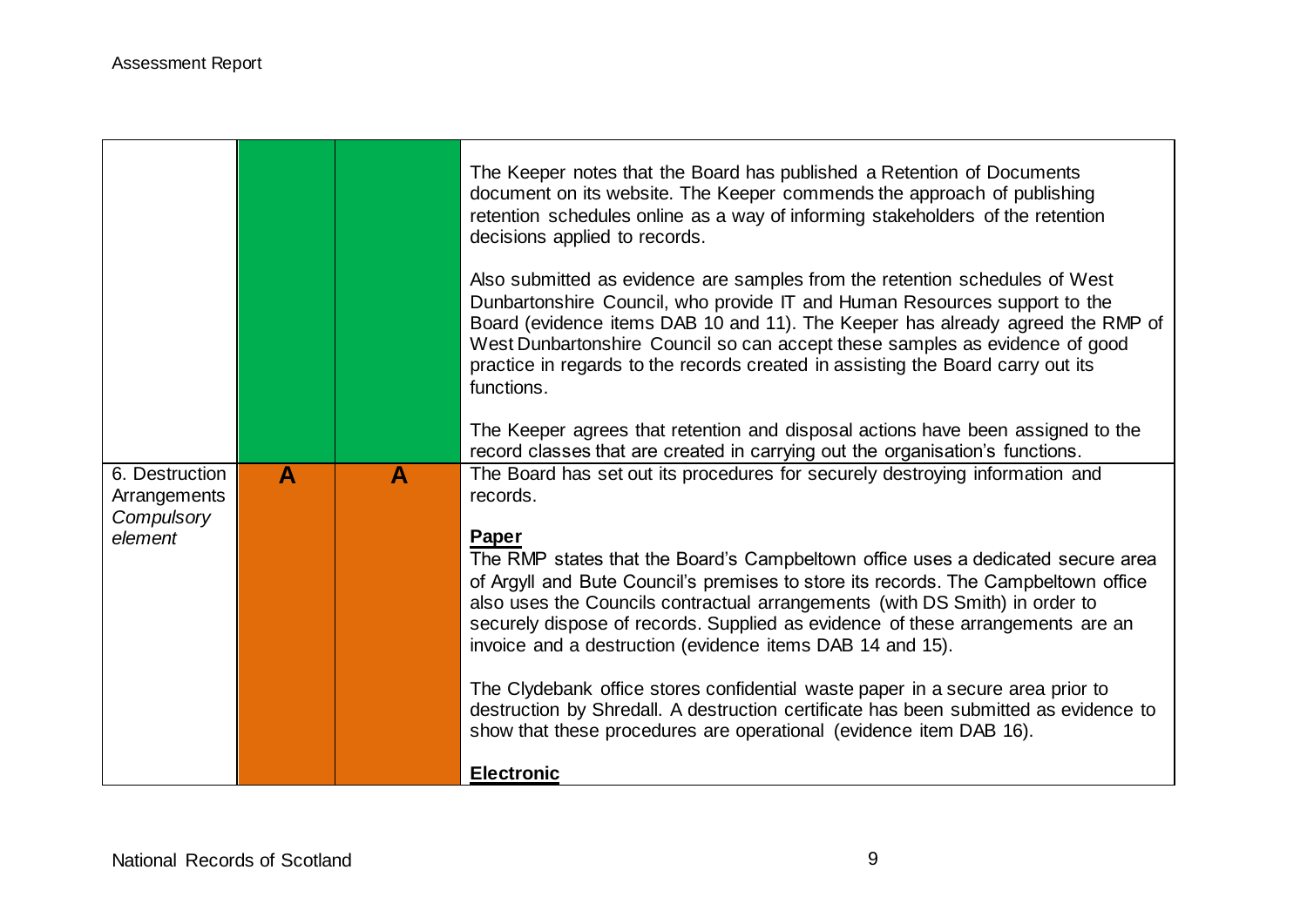|  | The updated Data Structure Project Plan (evidence item DAB 09a) shows the<br>progress made in imposing the BCS structure upon the records held in shared<br>drives. This will allow electronic records stored on the drives to be more<br>easily identified and disposed of according to the requirements of the<br>retention schedule. Evidence item DAB 37 provides guidance on disposal<br>arrangements for records which will be amended as necessary as the<br>abovementioned Project progresses.          |
|--|-----------------------------------------------------------------------------------------------------------------------------------------------------------------------------------------------------------------------------------------------------------------------------------------------------------------------------------------------------------------------------------------------------------------------------------------------------------------------------------------------------------------|
|  | <b>Hardware</b><br>The arrangements for disposing of obsolete hardware are described in West<br>Dunbartonshire Council's ICT Acceptable Use and Security Policy (evidence item<br>DAB 13). The Council's ICT department are responsible for co-ordinating and<br>managing the secure disposal of hardware containing records. As the Policy states<br>it applies to the Board and the Keeper has agreed the RMP of West Dunbartonshire<br>Council he is satisfied that the appropriate procedures are in place. |
|  | Also submitted as evidence is an email from the IT department of West<br>Dunbartonshire Council describing the procedures for destroying obsolete electronic<br>media.                                                                                                                                                                                                                                                                                                                                          |
|  | <b>Back-ups</b><br>The Board has outlined its back-up schedules in its Retention of Documents and<br>Business Classification Scheme (evidence item DAB 07). A daily back-up is taken<br>each day from Monday to Thursday and retained for 2 weeks. A weekly back-up<br>occurs on a Friday and this is retained for 4 weeks. A year end back-up is also<br>taken either side of the year end and retained for 5 years.                                                                                           |
|  | The Keeper can agree this element on an 'improvement model' basis. This<br>means that the authority has identified a gap in provision (deletion of<br>electronic records from shared drives) and has provided evidence of its                                                                                                                                                                                                                                                                                   |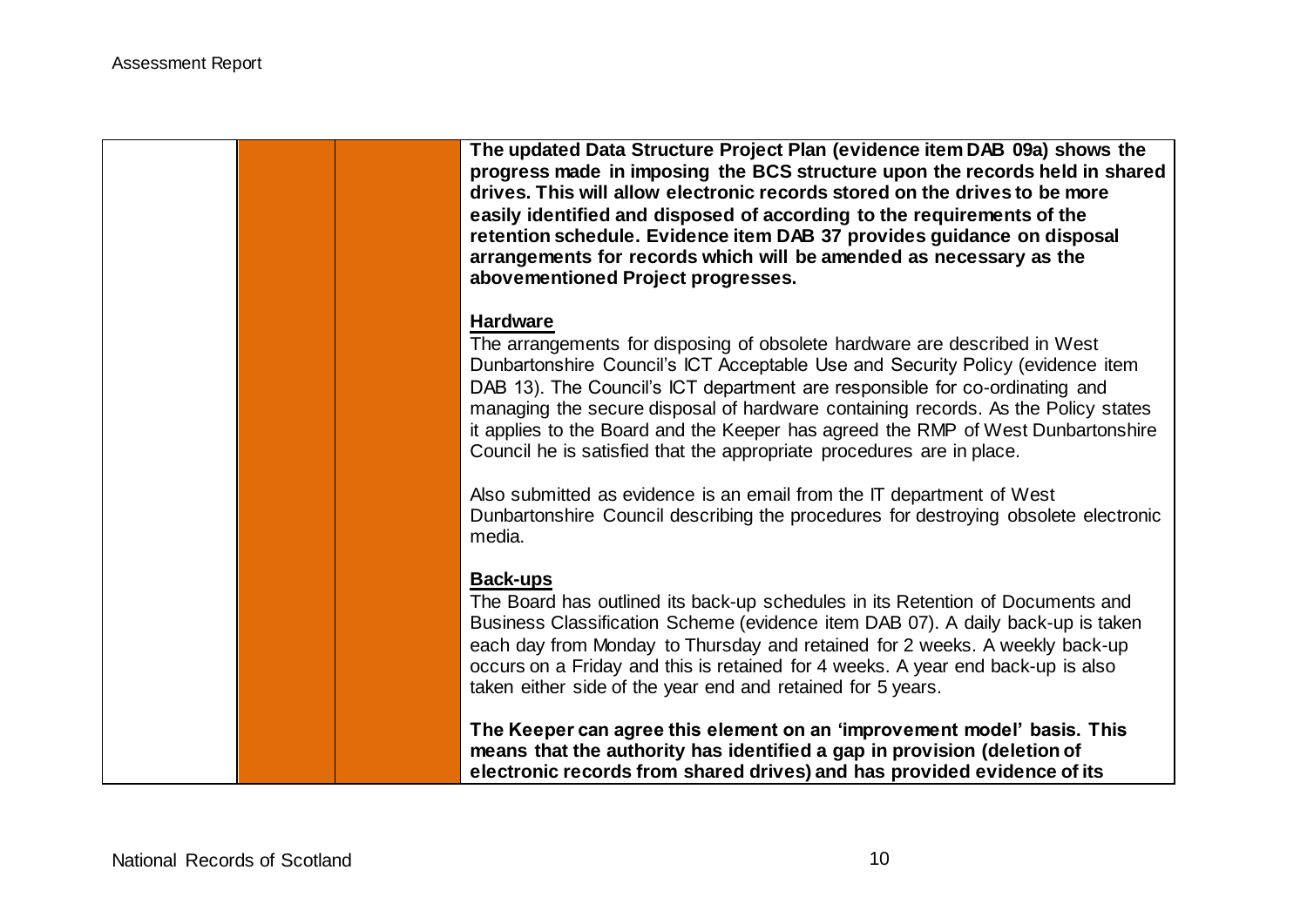|                                                       |   |   | agreement, the Keeper requests that he is kept updated as the project moves                                                                                                                                                                                                                                                                                                                                                                                                                                                                                                                |
|-------------------------------------------------------|---|---|--------------------------------------------------------------------------------------------------------------------------------------------------------------------------------------------------------------------------------------------------------------------------------------------------------------------------------------------------------------------------------------------------------------------------------------------------------------------------------------------------------------------------------------------------------------------------------------------|
|                                                       |   |   | forward.                                                                                                                                                                                                                                                                                                                                                                                                                                                                                                                                                                                   |
| 7. Archiving<br>and Transfer<br>Compulsory<br>element | G | G | The RMP states that under sections 96-100 of the Representation of the People<br>(Scotland) Regulations 2001 the Board is obliged to send copies of the Electoral<br>Register to bodies including the British Library, the National Library of Scotland and<br>National Records of Scotland for permanent preservation. A copy of the distribution<br>list has been submitted as evidence (evidence item DAB 17).<br>Valuation Rolls and Council Tax lists are also sent to National Library of Scotland<br>and the National Records of Scotland for permanent preservation. A copy of the |
|                                                       |   |   | distribution list has been submitted as evidence (evidence item DAB 18).<br>The Board has entered into a Memorandum of Understanding with West<br>Dunbartonshire Council Archives (submitted as evidence item DAB 31) in order to<br>formalise the transfer of records selected for permanent preservation to an<br>appropriate archive. The Board will initially transfer the minutes of its Board<br>meetings, 1996-2009, to West Dunbartonshire Council Archive and over the longer<br>term will archive records when appropriate. East Dunbartonshire and Argyll and                   |
|                                                       |   |   | Bute Council Archive services will be notified when transfers are made and<br>catalogue information will be shared. The Board and Archive will also investigate<br>arrangements for transferring records created electronically. The Keeper commends<br>the consideration of this method of transfer as more and more business is<br>transacted in this way.<br>The Keeper agrees that the Board has arrangements in place to transfer records<br>selected for permanent preservation to an appropriate archive when required.                                                             |
| 8. Information<br>Security                            | G | G | The Board has submitted its Data Protection Policy (evidence item DAB 19) as<br>evidence of commitment to protect the personal information it uses in order to carry                                                                                                                                                                                                                                                                                                                                                                                                                       |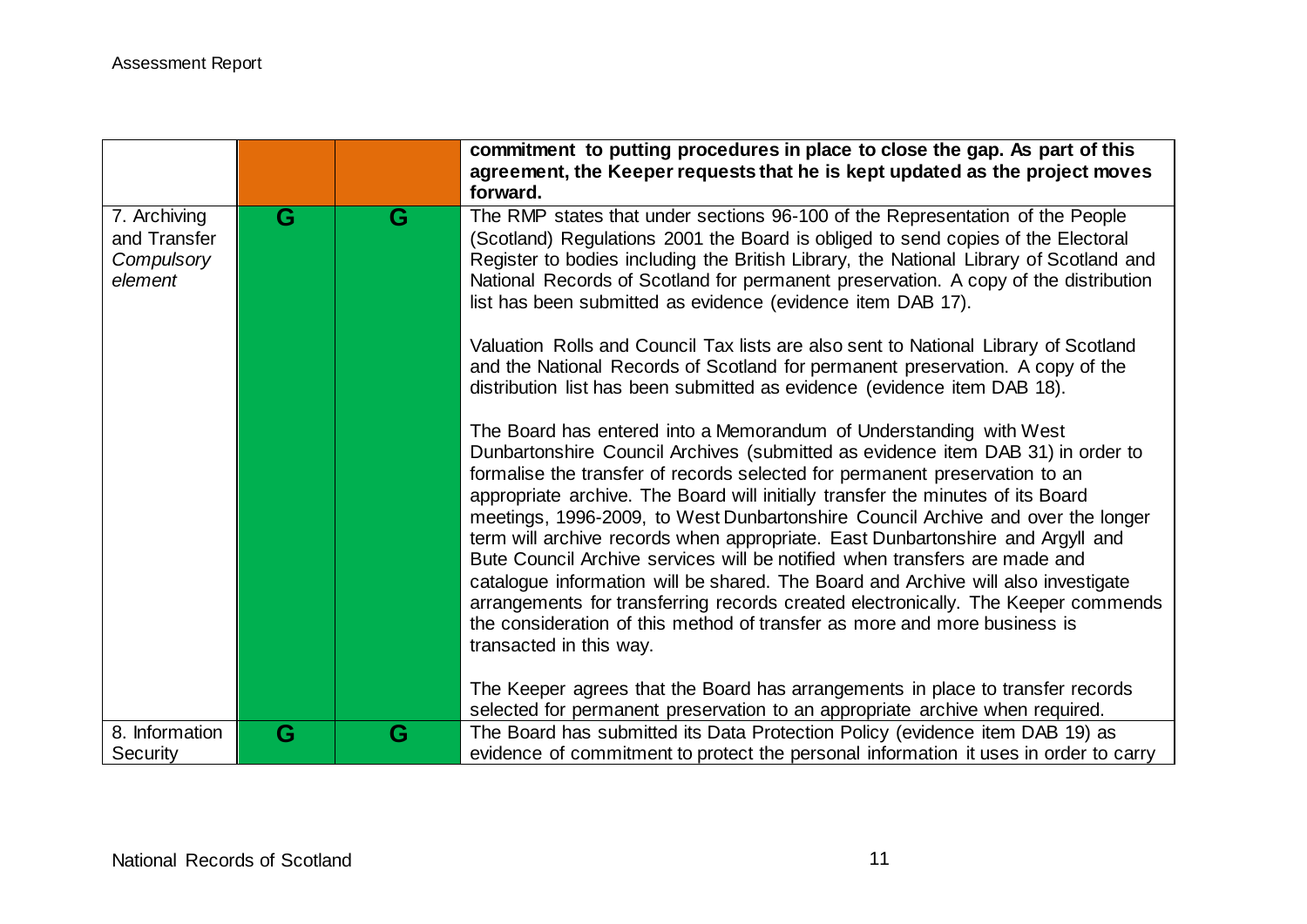| Compulsory |  | out its functions.                                                                        |
|------------|--|-------------------------------------------------------------------------------------------|
| element    |  |                                                                                           |
|            |  | The Board's IT Strategy (evidence item DAB 12) contains a section (Section 18)            |
|            |  |                                                                                           |
|            |  | which details some of the security measures in place.                                     |
|            |  |                                                                                           |
|            |  | The Board's IT systems are provided and managed by West Dunbartonshire                    |
|            |  | Council. As a result all staff are required to follow the provisions laid out in the ICT  |
|            |  | Acceptable Use and Security Policy (evidence item DAB 13). It covers topics such          |
|            |  |                                                                                           |
|            |  | as physical security, password security, mobile working and email access.                 |
|            |  |                                                                                           |
|            |  | Also provided as evidence is the Visitor Access Policy (evidence item DAB 20)             |
|            |  | which details the physical security arrangements in the Board's premises and also         |
|            |  | the procedures in place for dealing with visitors to these premises.                      |
|            |  |                                                                                           |
|            |  |                                                                                           |
|            |  | The Board have also submitted their Core Training document (evidence item DAB             |
|            |  | 21). This describes the Board's commitment to ensuring staff are provided with            |
|            |  | appropriate training in a number of areas. Most training is provided through West         |
|            |  | Dunbartonshire Council's 'e-learn' online training facility. A screenshot of 'e-learn'    |
|            |  | has also been provided (evidence item DAB 22). The training modules include those         |
|            |  |                                                                                           |
|            |  | on Information Security and Information Management. The Appendix to this                  |
|            |  | document points out where the training differs from the Board's policies and              |
|            |  | procedures. The document also states that elements of this training should be built       |
|            |  | into the Personal Development Plans of staff and also outlines the frequency of           |
|            |  | when training is required to be undertaken. The Keeper commends this commitment           |
|            |  |                                                                                           |
|            |  | to ensuring staff are appropriately trained.                                              |
|            |  |                                                                                           |
|            |  | A screenshot of the Board's intranet (evidence item DAB 23) has been provided             |
|            |  | showing that the Board's policies are available to all staff, including those relating to |
|            |  | Data Protection and Records Management.                                                   |
|            |  |                                                                                           |
|            |  |                                                                                           |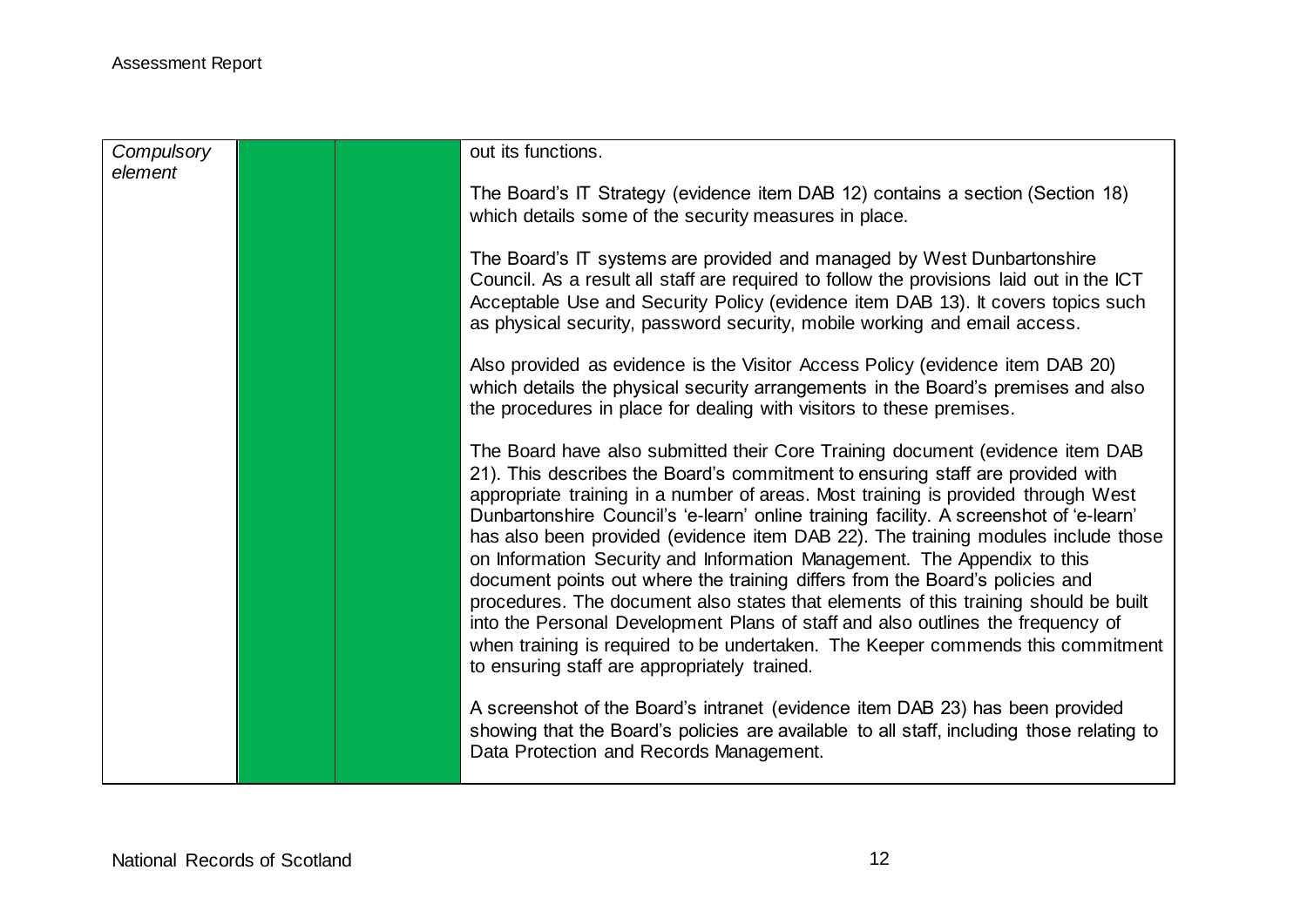|                                                    |   |   | The Keeper agrees that the Board have procedures in place to ensure the<br>protection of the information it maintains.                                                                                                                                                                                                                                                                                                                                                                                                                                                                                                                                                                                                                                                                                                                     |
|----------------------------------------------------|---|---|--------------------------------------------------------------------------------------------------------------------------------------------------------------------------------------------------------------------------------------------------------------------------------------------------------------------------------------------------------------------------------------------------------------------------------------------------------------------------------------------------------------------------------------------------------------------------------------------------------------------------------------------------------------------------------------------------------------------------------------------------------------------------------------------------------------------------------------------|
| 9. Data<br>Protection                              | G | G | The Board is registered as a Data Controller with the Information Commissioner's<br>Office. Their registration number is Z697104X.<br>The Board has a Data Protection Policy (evidence item DAB 19) which details its<br>corporate approach and commitment to ensuring personal information is protected.<br>This Policy is available to staff on the Board's intranet (evidence item DAB 22). Staff<br>are also provided with regular training on Data Protection through West<br>Dunbartonshire Council's 'e-learn' facility (evidence item DAB 21).<br>The Keeper agrees that the Board is aware of its responsibilities under the Data<br>Protection Act 1998 and has policies and procedures in place to ensure that                                                                                                                  |
| 10. Business<br>Continuity<br>and Vital<br>Records | G | G | personal information is protected.<br>The Board has a Business Continuity Plan (evidence item DAB 24) in place to<br>ensure it can resume its business activities in the event of an incident that interrupts<br>its normal service.<br>Section 16 of the IT Strategy (evidence item DAB 12) sets out the back-up<br>procedures in place to ensure that the Board has access to the information and<br>systems it needs to carry out its functions in the case of a disaster.<br>The Board has also entered into an agreement with the commercial supplier of its<br>Electoral Registration software (evidence item DAB 25) in the event that the supplier<br>goes out of business.<br>The Keeper agrees that there are procedures in place to ensure that the Board can<br>continue to access key information in the event of a disaster. |
| 11. Audit trail                                    | A | A | The RMP states that, at present, the Board does not have comprehensive                                                                                                                                                                                                                                                                                                                                                                                                                                                                                                                                                                                                                                                                                                                                                                     |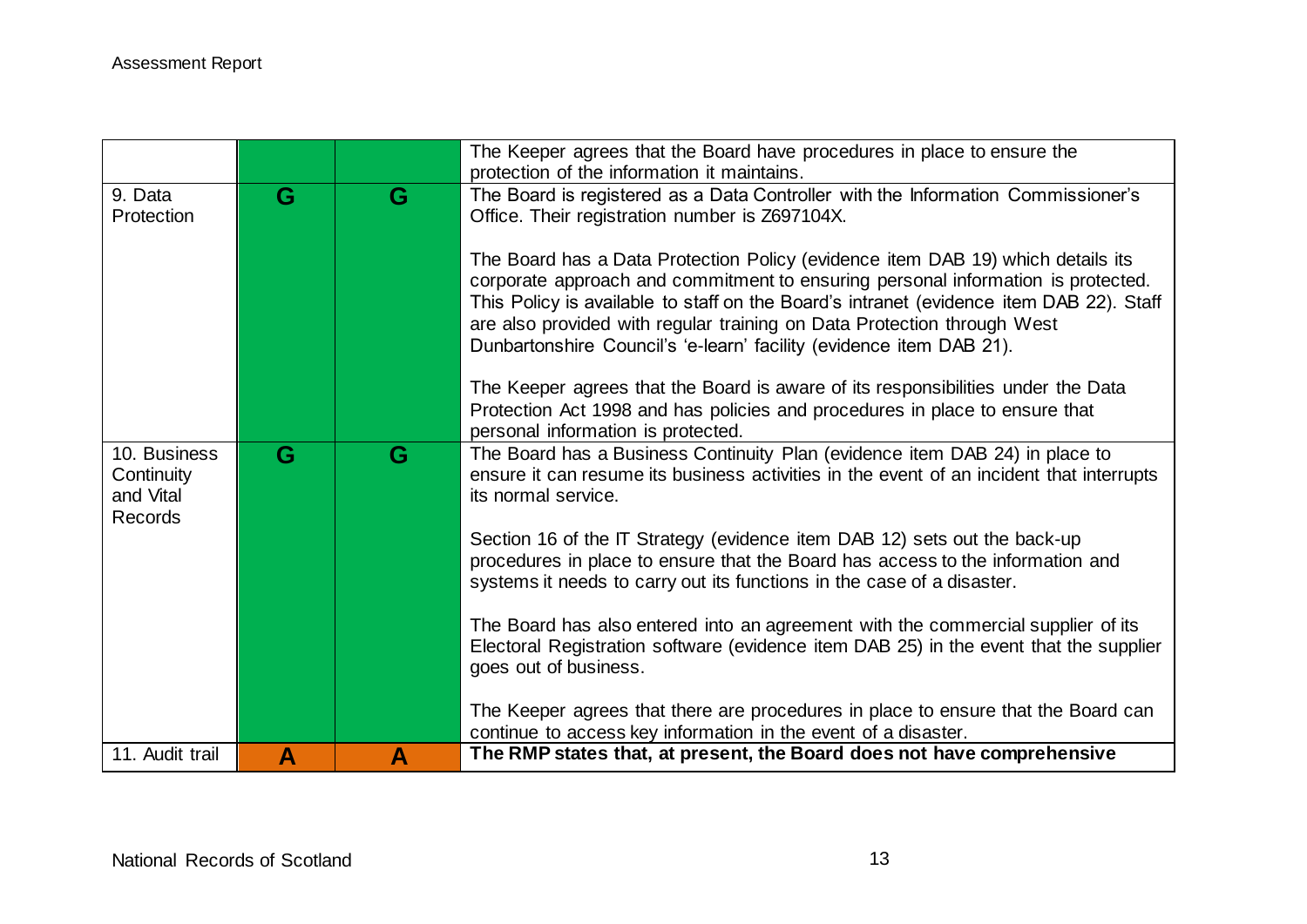**audit trail systems in place.**

**Paper Council Tax and Non-Domestic records are stored in Council Tax List and Valuation Roll order and are kept within a secure area. Physical access is controlled under the provisions of the Visitor Access Policy (evidence item DAB 20) but there is no tracking mechanism in place for when records are removed from storage areas. There is however a commitment in the RMP to develop a file tracking system. The Board has submitted evidence showing its proposed process for providing audit trail functionality for its paper Non Domestic filing system (evidence item DAB 32). This will mean that a record will be kept of who has withdrawn a file and when and when it has been returned. The agenda for the Admin Meeting on 20 January 2016 has also been submitted (evidence item DAB 33) showing that this proposed system will be discussed there. The Keeper looks forward to being kept updated on the progress of this project.**

**The Board is currently in the process of developing a new structure for its shared drives. This will be based on the Data Structure (evidence item DAB 09) and appropriate access permissions will be allocated to the folder structure. The timescales for this project are laid out in the Data Structure Project Plan (evidence item DAB 09) with completion envisaged for roll out by April 2016.** 

**The Board has submitted an email from the records manager (see Element 2) detailing the file naming conventions in place for Non Domestic Valuation records stored on the shared drives.**

**The Keeper can agree this element on an 'improvement model' basis. This means that the authority has identified a gap in provision (lack of comprehensive audit trail processes) and has provided evidence of the means**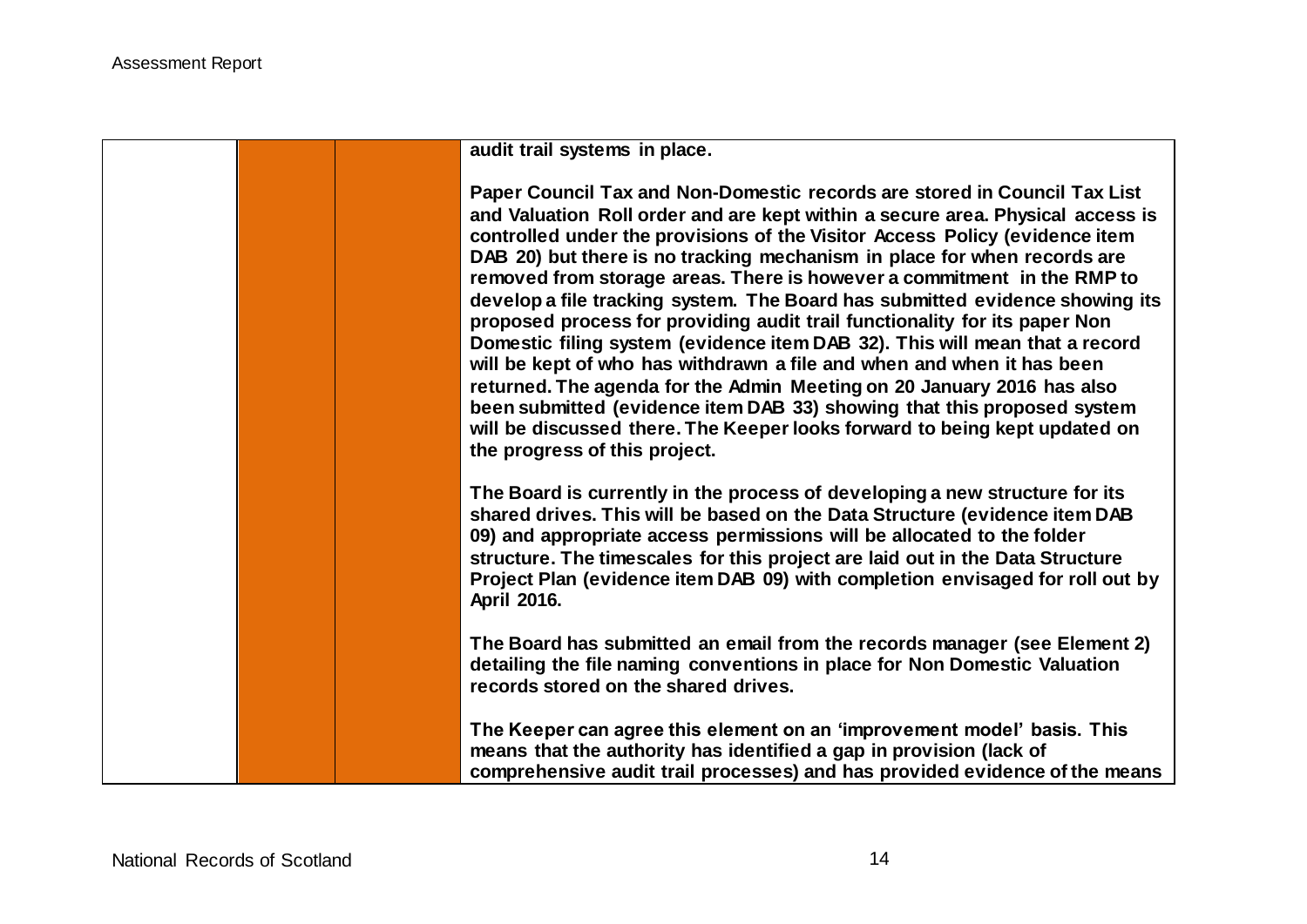|                                                             |   |   | by which it will close the gap. This agreement is dependent upon the Keeper                                                                                                                                                                                                                                                                                                                                                                                                                 |
|-------------------------------------------------------------|---|---|---------------------------------------------------------------------------------------------------------------------------------------------------------------------------------------------------------------------------------------------------------------------------------------------------------------------------------------------------------------------------------------------------------------------------------------------------------------------------------------------|
|                                                             |   |   | being kept informed of the progress of work to close the gap.                                                                                                                                                                                                                                                                                                                                                                                                                               |
| 12.<br>Competency<br>Framework<br>for records<br>management | G | G | The Performance Management and Development Plans and Job Description<br>(evidence items DAB 03-05) show that records management and the development<br>and implementation of a RMP are included as key objectives of Mr Nicol (see<br>Element 2).                                                                                                                                                                                                                                           |
| staff                                                       |   |   | Also provided as evidence is a note of seminars and workshops that Mr Nicol has<br>attended (evidence item DAB 26) showing a commitment to developing knowledge<br>about records management and the requirements of the Public Records (Scotland)<br>Act 2011. This document also shows some of the presentations delivered to<br>colleagues in the Board with a view to providing them with information about records<br>management.                                                       |
|                                                             |   |   | The Records Management Policy (evidence item DAB 02) contains a clear<br>commitment to ensuring staff receive appropriate training. They are required to<br>undertake mandatory annual online training in Information Security and Information<br>Management, which includes elements of Data Protection (see Element 9).                                                                                                                                                                   |
|                                                             |   |   | The Keeper agrees that the Board recognises the importance of records<br>management as a key area of work for staff and has shown a strong commitment to<br>ensuring that staff have the relevant skills.                                                                                                                                                                                                                                                                                   |
| 13.<br>Assessment<br>and Review                             | G | G | The RMP states that the Depute Assessor has responsibility for ensuring that the<br>RMP and associated policies and procedures are regularly reviewed and kept up-to-<br>date. The RMP states that this will be undertaken annually and done according to<br>the Board's governance, monitoring and review process. The RMP states that<br>elements of the RMP which are subject to improvement plans will be reviewed more<br>regularly to ensure that improvements are being implemented. |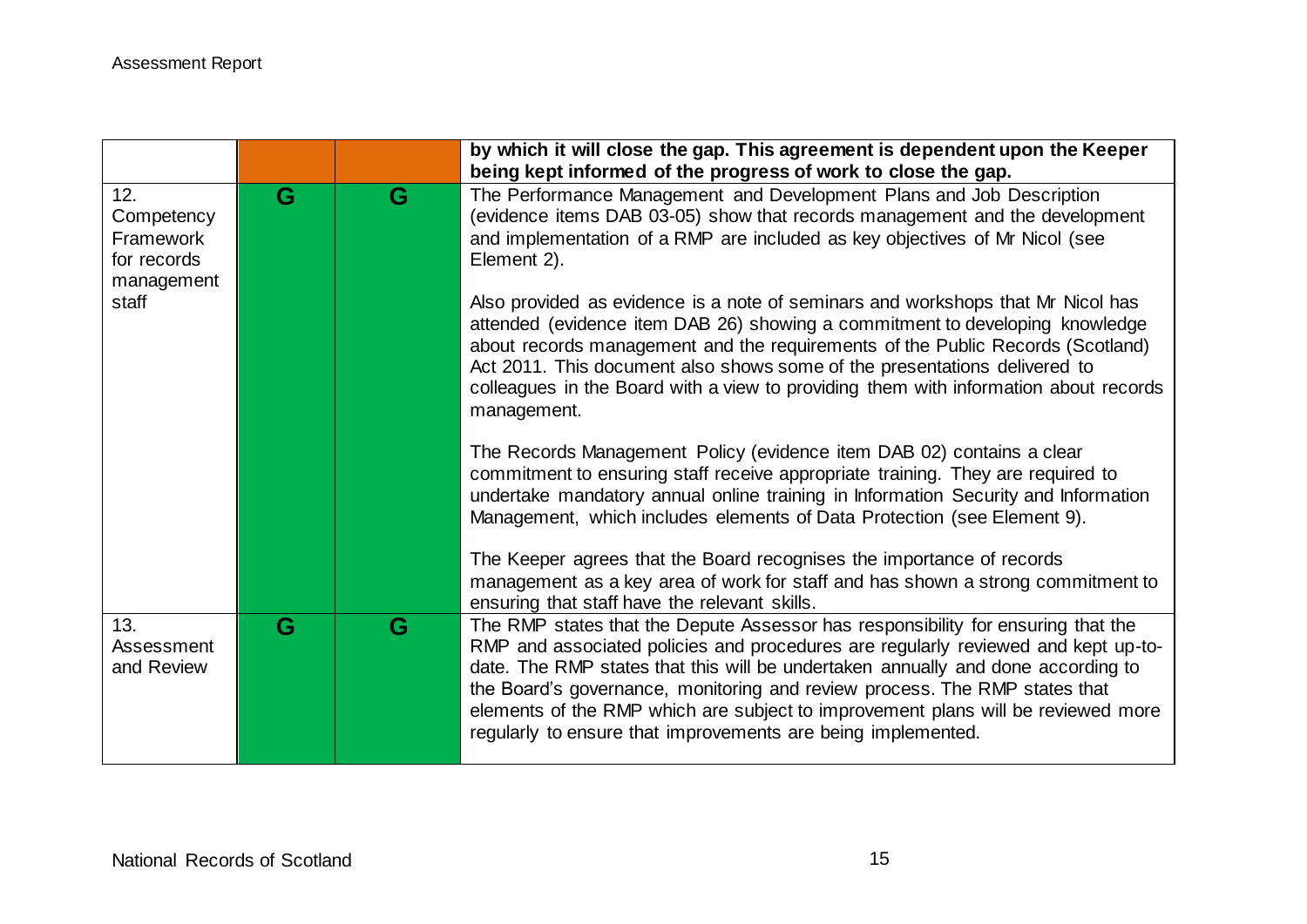| The Board has submitted evidence showing its procedures for assessing and<br>reviewing its RMP and supporting evidence. The Records Management Policy<br>(evidence item DAB 02) shows a clear commitment to ensure that the RMP and<br>supporting policies and procedures are regularly updated.                                                                                                                                                                      |
|-----------------------------------------------------------------------------------------------------------------------------------------------------------------------------------------------------------------------------------------------------------------------------------------------------------------------------------------------------------------------------------------------------------------------------------------------------------------------|
| There is a standing records management item on the Management Team's agenda<br>(evidence item DAB 27). Also submitted is the Board's Annual Service Calendar<br>(evidence item DAB 35) which outlines the review schedules for key policies and<br>procedures. This Calendar is updated every year in April.                                                                                                                                                          |
| The work to improve the shared drive structure is a key project and as part of this<br>the Board has committed to using Quality Indicator 1 (Create and Manage<br>Trustworthy Records) of the Archive and Records Management Services tool to<br>measure compliance with its records management provisions, although other<br>Quality Indicators may be used, if appropriate. The Keeper commends the use of<br>this assessment methodology.                          |
| The Depute Assessor will report the results of the assessments and reviews to the<br>Board's Management Team. Evidence item DAB 27, minutes of a meeting of the<br>Management Team, shows that discussion of the RMP has taken place and that it is<br>an appropriate forum for reporting to.                                                                                                                                                                         |
| The RMP also states that it will consider using the Archives and Records<br>Management Services (ARMS) methodology for measuring performance against<br>requirements. It would need to be amended to fit the requirements of the Board. The<br>Keeper recognises that the ARMS tool is an excellent way of assessing compliance<br>and would request that if the Board do choose to go down this route that they send<br>him a sample of their self-assessment tools. |
| The Keeper agrees that appropriate measures are in place to ensure that the RMP                                                                                                                                                                                                                                                                                                                                                                                       |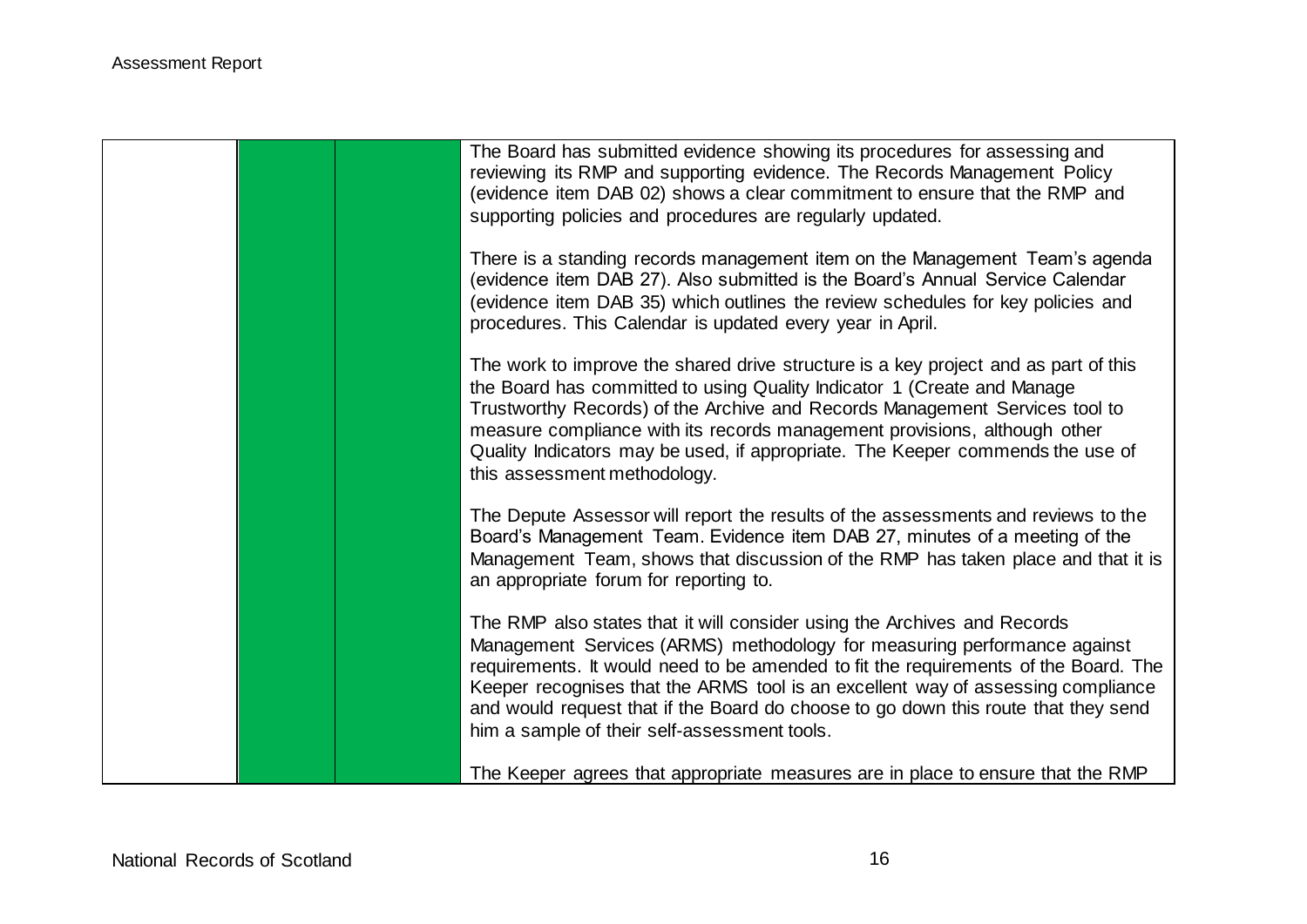|                                  |   |   | and supporting evidence continues to be fit for purpose.                                                                                                                                                                                                                             |
|----------------------------------|---|---|--------------------------------------------------------------------------------------------------------------------------------------------------------------------------------------------------------------------------------------------------------------------------------------|
| 14. Shared<br><b>Information</b> | G | G | The RMP states that in limited circumstances it shares information with and receives<br>information from other organisations.                                                                                                                                                        |
|                                  |   |   | The Board has submitted a Data Sharing Agreement between the Board's Electoral<br>Registration Officer and East Dunbartonshire Council (evidence item DAB 28)<br>regarding the sharing of Absent Voter information.                                                                  |
|                                  |   |   | The Board is also part of an arrangement to share the data relating to Young Voters.<br>The conditions under which the data is collected and shared is set out in a Data<br>Sharing Protocol (evidence item DAB 29).                                                                 |
|                                  |   |   | Also submitted is a MOU between the Board, other Assessors, HMRC and a private<br>company regarding the exchange of information for the 'FR Scheme' (evidence item<br>DAB 30). This is a very detailed document setting out the arrangements for the<br>sharing of Council Tax data. |
|                                  |   |   | The Keeper agrees that there are appropriate procedures in place to share<br>information securely and to maintain governance of that information when required<br>to do so.                                                                                                          |

## **6. Keeper's Summary**

Elements 1-14 that the Keeper considers should be in a public authority records management plan have been properly considered by Dunbartonshire and Argyll & Bute Valuation Joint Board. Policies and governance structures are in place to implement the actions required by the plan.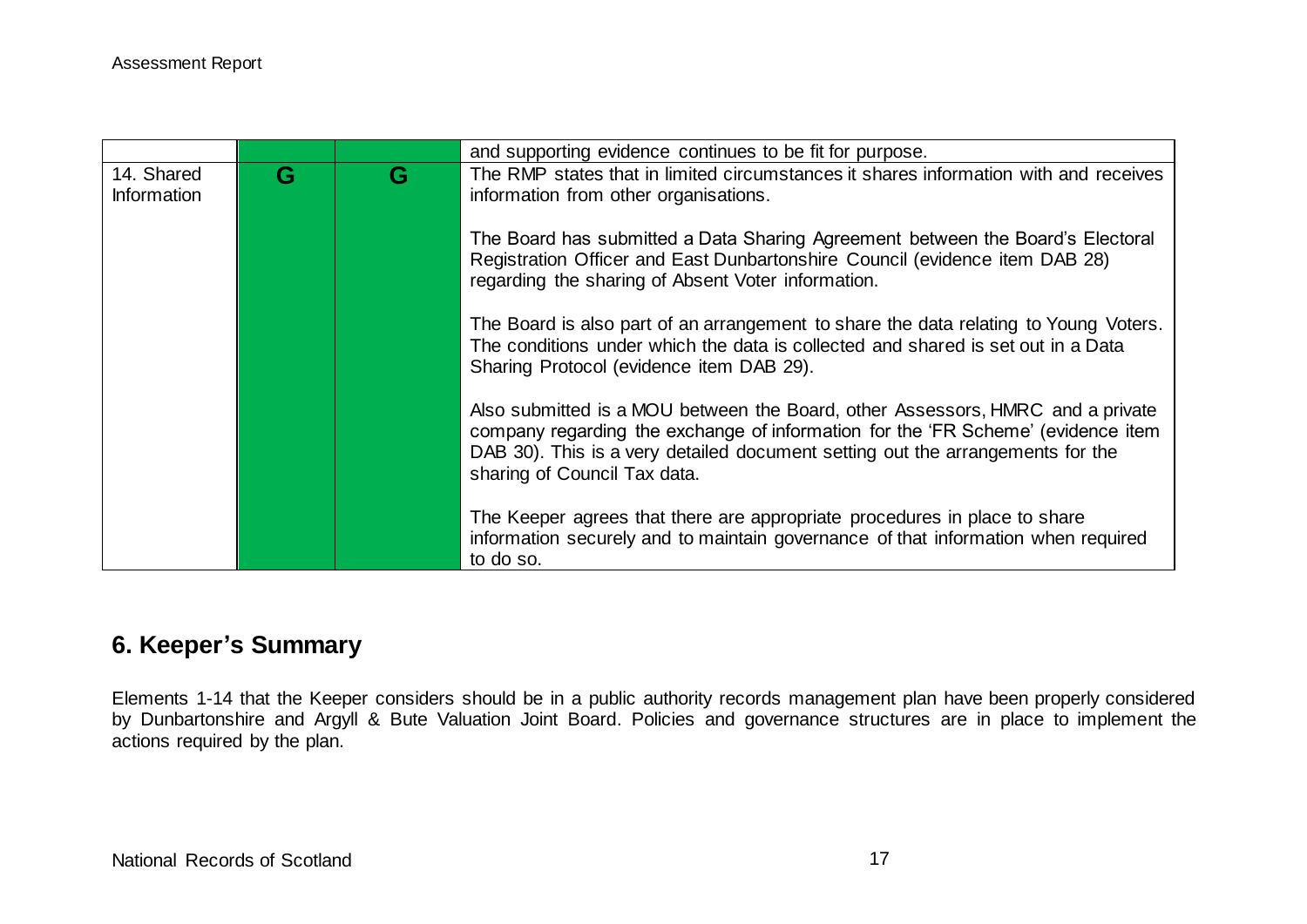Elements that require development by Dunbartonshire and Argyll & Bute Valuation Joint Board are as follows:

Element 7 – The destruction of electronic records held on shared drives

Element 11 – The development of audit trail systems

### **7. Keeper's Determination**

Based on the assessment process detailed above, the Keeper agrees the RMP of Dunbartonshire and Argyll & Bute Valuation Joint Board.

The Keeper recommends that Dunbartonshire and Argyll & Bute Valuation Joint Board should publish its agreed RMP as an example of good practice within the authority and the sector.

This report follows the Keeper's assessment carried out by,

…………………………………… …………………………………

Shaa

art Fothy h

**Pete Wadley Robert Fotheringham** Public Records Officer Public Records Officer